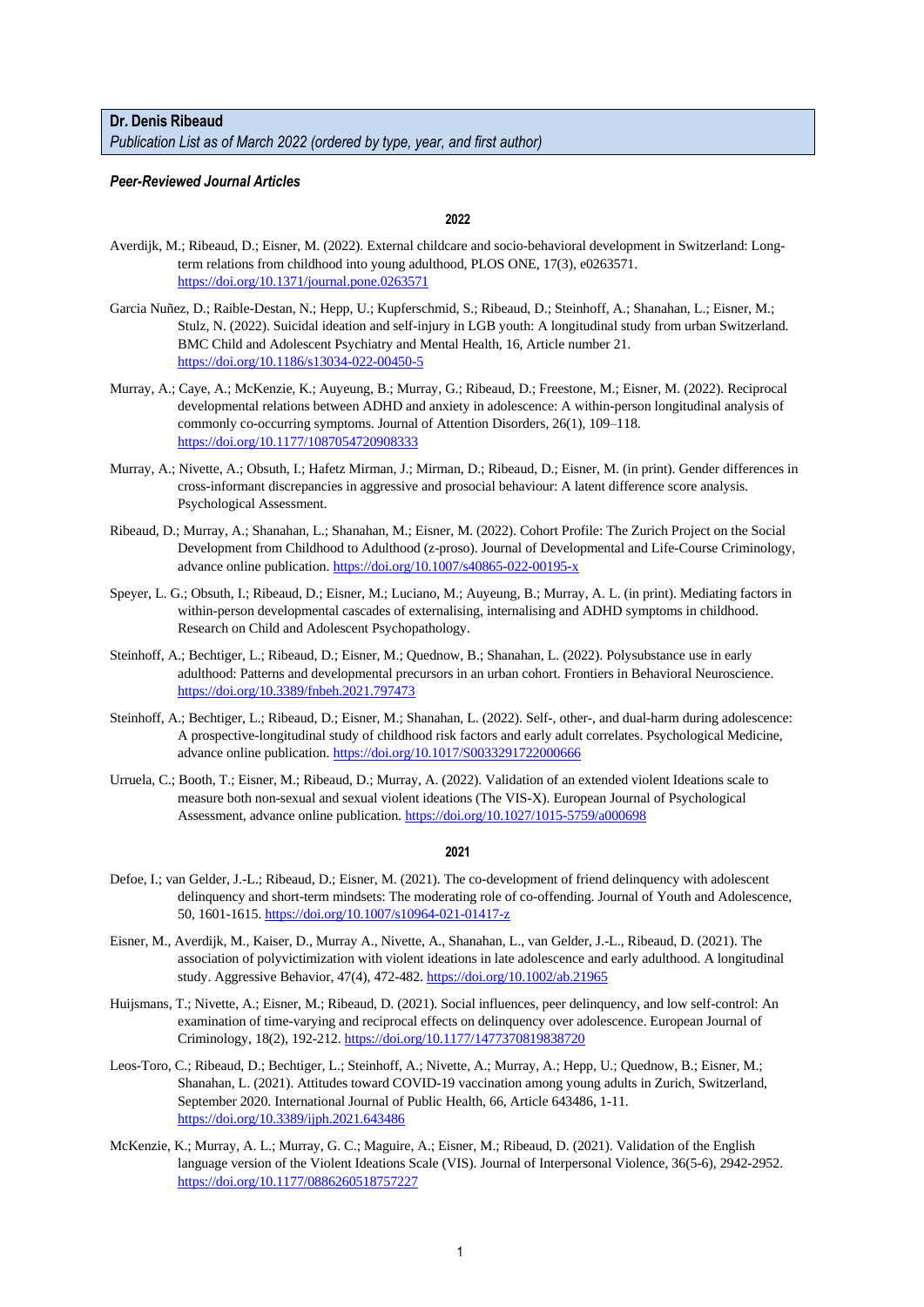- Murray, A.; Eisner, M.; Ribeaud, D.; Kaiser, D.; McKenzie, K.; Murray, G. (2021). Validation of a brief self-report measure of adolescent bullying perpetration and victimization: The Zurich Brief Bullying Scales (ZBBS). Assessment, 28(1), 128-140[. https://doi.org/10.1177/1073191119858406](https://doi.org/10.1177/1073191119858406)
- Murray, A.; Lavoie, J.; Booth; T.; Eisner, M.; Ribeaud, D. (2021). To what extent does emotional dysregulation account for aggression associated with ADHD symptoms? An experience sampling study. Psychiatry Research, 303, 114059. <https://doi.org/10.1016/j.psychres.2021.114059>
- Murray, A.; Obsuth, I.; Speyer, L.; McKenzie, K.; Murray, G.; Ribeaud, D.; Eisner, M. (2021). Developmental cascades from aggression to internalizing problems via peer and teacher relationships from early to mid- adolescence. Journal of Youth and Adolescence, 50, 663-673[. https://doi.org/10.1007/s10964-021-01396-1](https://doi.org/10.1007/s10964-021-01396-1)
- Murray, A.; Nagin, D.; Obsuth, I.; Ribeaud, D.; Eisner, M. (2021). Young adulthood outcomes of joint mental health trajectories: A group-based trajectory model analysis of a 13-year longitudinal cohort study. Child Psychiatry & Human Development, advance online publication[. https://doi.org/10.1007/s10578-021-01193-8](https://doi.org/10.1007/s10578-021-01193-8)
- Murray, A.; Wong, S.C.; Obsuth, I.; Rhodes, S.; Eisner, M.; Ribeaud, D. (2021). An ecological momentary assessment study of the role of emotional dysregulation in co-occurring ADHD and internalising symptoms in adulthood. Journal of Affective Disorders, 281, 708-713[. https://doi.org/10.1016/j.jad.2020.11.086](https://doi.org/10.1016/j.jad.2020.11.086)
- Murray, A.; Zych, I.; Ribeaud, D.; Eisner, M. (2021). Developmental relations between ADHD symptoms and bullying perpetration and victimization in adolescence. Aggressive Behavior, 47(1), 58-68. <https://doi.org/10.1002/ab.21930>
- Nivette, A., Echelmeyer, L., Weermann, F., Eisner, M., & Ribeaud, D. (2021). Understanding changes in violent extremist attitudes during the transition to early adulthood. Journal of Quantitative Criminology, advance online publication.<https://doi.org/10.1007/s10940-021-09522-9>
- Nivette, A., Obsuth, I., Ribeaud, D., Eisner, M. (2021). Fair teachers, fair police? Assessing the quasi-causal pathways between perceptions of teacher and police authority in childhood and adolescence. Journal of Youth and Adolescence, advance online publication[. https://doi.org/10.1007/s10964-021-01537-6](https://doi.org/10.1007/s10964-021-01537-6)
- Nivette, A.; Ribeaud, D.; Murray, A.; Steinhoff, A.; Bechtiger, L.; Hepp, U.; Shanahan, L.; Eisner, M. (2021). Noncompliance with COVID-19-related public health measures among young adults: Insights from a longitudinal cohort study. Social Science & Medicine, 268, 113370[. https://doi.org/10.1016/j.socscimed.2020.113370](https://doi.org/10.1016/j.socscimed.2020.113370)
- Obsuth, I.; Murray, A.; Knoll, M.; Ribeaud, D.; Eisner, M. (2021). Teacher-student relationships in childhood as a protective factor against adolescent delinquency up to age 17 – a propensity score matching approach. Crime and Delinquency, advance online publication[. https://doi.org/10.1177/00111287211014153](https://doi.org/10.1177/00111287211014153)
- Quednow, B.; Steinhoff, A.; Bechtiger, L.; Ribeaud, D.; Eisner, M.; Shanahan, L. (2021). High prevalence and early onsets: Legal and illegal substance use in an urban cohort of young adults in Switzerland. European Addiction Research, advance online publication[. https://doi.org/10.1159/000520178](https://doi.org/10.1159/000520178)
- Raible-Destan, N.; Stulz, N.; Hepp, U.; Ribeaud, D.; Eisner, M.; Steinhoff, A.; Shanahan, L.; Sell, A.; Kupferschmid, S. (2021). Self-rated physical attractiveness and its relation to psychological well-being across adolescence. European Journal of Developmental Psychology, advance online publication. <https://doi.org/10.1080/17405629.2021.1931104>
- Schuster, I.; Tomaszewska, P.; Gul, P.; Ribeaud, D.; Eisner, M. (2021). The role of moral neutralization of aggression and justification of violence against women in predicting physical teen dating violence perpetration and monitoring among adolescents in Switzerland. New Directions for Child and Adolescent Development, 178 (Special Issue: Prevalence and Predictors of Teen Dating Violence: A European Perspective), 115-131. <https://doi.org/10.1002/cad.20430>
- Shanahan, L; Steinhoff, A.; Bechtiger, L.; Copeland, W. E.; Ribeaud, D.; Eisner, M.; Quednow, B. (2021). Frequent teenage cannabis use: Prevalence across adolescence and associations with young adult psychopathology and functional well-being in an urban cohort. Drug and Alcohol Dependence, 228, 109063. <https://doi.org/10.1016/j.drugalcdep.2021.109063>
- Speyer, L. G.; Eisner, M.; Ribeaud, D.; Luciano, M.; Auyeung, B.; Murray, A. L. (2021). A symptom level perspective on reactive and proactive aggressive behaviours and ADHD symptoms in childhood. Journal of Child Psychology and Psychiatry, advance online publication[. https://doi.org/10.1111/jcpp.13556](https://doi.org/10.1111/jcpp.13556)
- Speyer, L. G.; Eisner, M.; Ribeaud, D.; Luciano, M.; Auyeung, B.; Murray, A. L. (2021). Developmental relations between internalising problems and ADHD in childhood: A symptom level perspective. Research on Child and Adolescent Psychopathology, 49, 1567–1579.<https://doi.org/10.1007/s10802-021-00856-3>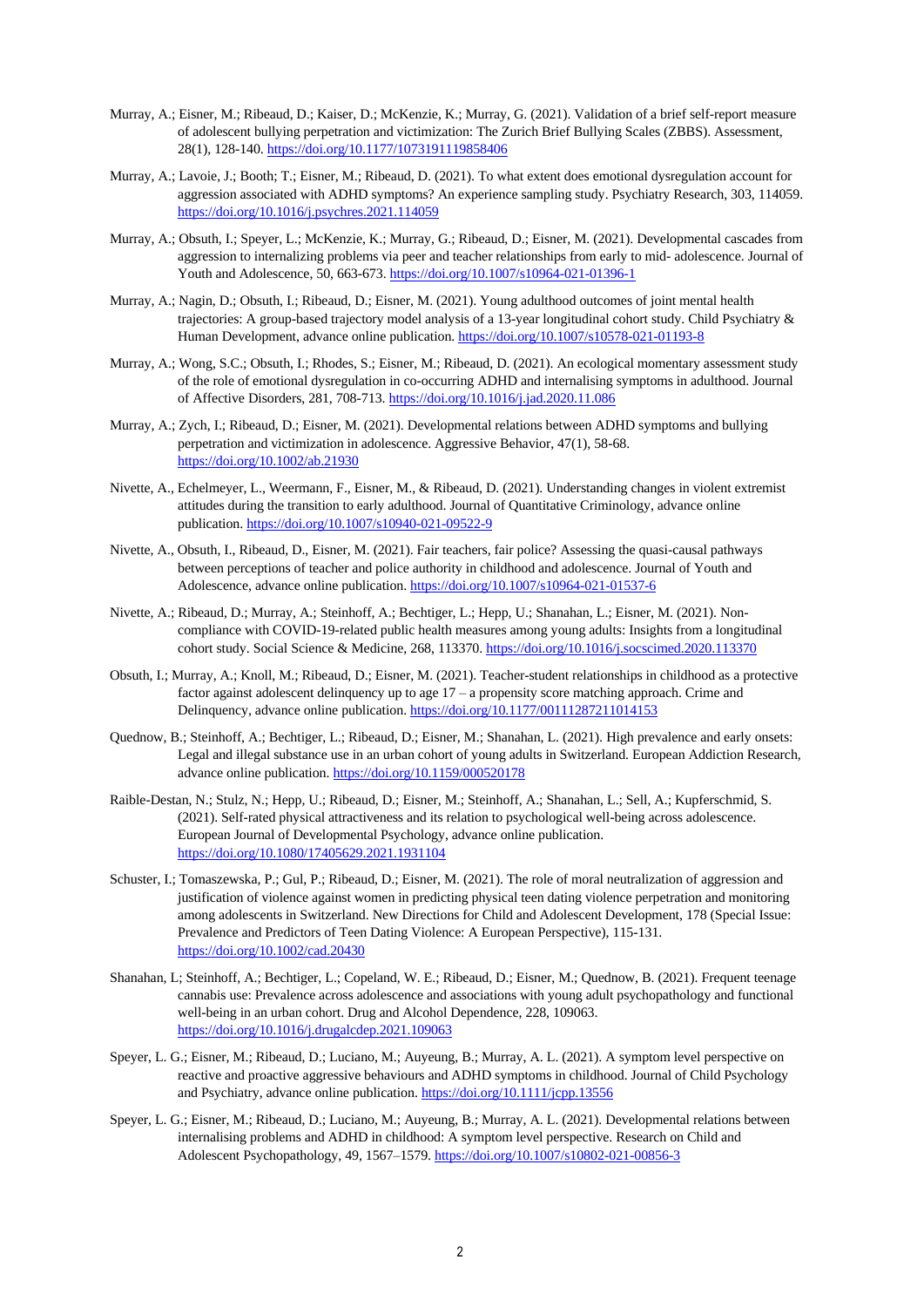- Steinhoff, A.; Bechtiger, L.; Ribeaud, D.; Murray, A.; Hepp, U.; Eisner, M.; Shanahan, L. (2021). Self- and other-harm in young adults during the COVID-19 pandemic: Trajectories, precursors, and correlates. Journal of Research on Adolescence, 31(3), 560–575[. https://doi.org/10.1111/jora.12659](https://doi.org/10.1111/jora.12659)
- Steinhoff, A.; Ribeaud, D.; Kupferschmid, S.; Raible, N.; Quednow, B.; Hepp, U.; Eisner, M.; Shanahan, L. (2021). Selfinjury from early adolescence to early adulthood: Age-related course, recurrence, and services use in males and females from the community. European Child & Adolescent Psychiatry, 30, 937–951. <https://doi.org/10.1007/s00787-020-01573-w>
- Zhu, X.; Griffiths, H.; Eisner, M.; Hepp, U.; Ribeaud, D.; Murray, A. (2021). Developmental associations between bullying victimization and suicidal ideation and direct self-injurious behavior in adolescence and early adulthood. Journal of Child Psychology and Psychiatry, advance online publication.<https://doi.org/10.1111/jcpp.13529>
- Zych, I.; Farrington, D.; Eisner, M.; Ribeaud, D. (2021). Childhood explanatory factors for adolescent offending: A crossnational comparison based on official records in London, Pittsburgh and Zurich. Journal of Life Course and Developmental Criminology, advance online publication.<https://doi.org/10.1007/s40865-021-00167-7>
- Zych, I.; Farrington, D. P.; Llorent Garcia, V. J.; Ribeaud, D.; Eisner, M. (2021). Childhood risk and protective factors as predictors of adolescent bullying roles. International Journal of Bullying Prevention, 3, 138–146. <https://doi.org/10.1007/s42380-020-00068-1>

- Averdijk, M.; Ribeaud, D.; Eisner, M. (2020). Longitudinal predictors of selling and buying sexual services among youths in Switzerland. Archives of Sexual Behavior, 49, 1279-1290.<https://doi.org/10.1007/s10508-019-01571-3>
- Murray, A.; Booth, T.; Auyeung, B.; Eisner, M.; Ribeaud, D.; Obsuth, I. (2020). Outcomes of ADHD symptoms in late adolescence: Are developmental subtypes important? Journal of Attention Disorders, 24(1), 113–125. <https://doi.org/10.1177/1087054718790588>
- Murray, A.; Eisner, M.; Nagin, D.; Ribeaud, D.; (2020). A multi-trajectory analysis of commonly co-occurring mental health issues across childhood and adolescence. European Child & Adolescent Psychiatry, advance online publication. <https://doi.org/10.1007/s00787-020-01679-1>
- Murray, A.; Eisner, M.; Obsuth, I.; Ribeaud, D. (2020). Identifying early markers of "late onset" attention deficit and hyperactivity/impulsivity symptoms. Journal of Attention Disorders, 24(13), 1796-1806. <https://doi.org/10.1177/1087054717705202>
- Murray, A.; Eisner, M.; Ribeaud, D. (2020). Within-person analysis of developmental cascades between externalising and internalising problems. Journal of Child Psychology and Psychiatry, 91(6), 681-688. <https://doi.org/10.1111/jcpp.13150>
- Murray, A.; Eisner, M.; Ribeaud, D.; Booth, T. (2020). Validation of a brief measure of aggression for ecological momentary assessment research: The Aggression-ES-A. Assessment, advance online publication. <https://doi.org/10.1177/1073191120976851>
- Murray, A.; Obsuth, I.; Zirk-Sadowski, J.; Ribeaud, D.; Eisner, M. (2020). Developmental relations between ADHD symptoms and reactive versus proactive aggression across childhood and adolescence. Journal of Attention Disorders, 24(12), 1701–1710.<https://doi.org/10.1177/1087054716666323>
- Neaverson, A.; Murray, A.; Ribeaud, D.; Eisner, M. (2020). A longitudinal examination of the role of self-control in the relation between corporal punishment exposure and adolescent aggression. Journal of Youth and Adolescence, 49(6), 1245-1259[. https://doi.org/10.1007/s10964-020-01215-z](https://doi.org/10.1007/s10964-020-01215-z)
- Nivette, A.; Eisner, M.; Ribeaud, D. (2020). Evaluating the shared and unique predictors of legal cynicism and police legitimacy from adolescence into early adulthood. Criminology, 58(1), 70-100. [https://doi.org/10.1111/1745-](https://doi.org/10.1111/1745-9125.12230) [9125.12230](https://doi.org/10.1111/1745-9125.12230)
- Nivette, A.; Trajtenberg, N.; Eisner, M.; Ribeaud, D.; Tourinho Peres, M. F. (2020). Assessing the antecedents of legal cynicism in São Paulo, Zurich, and Montevideo. Journal of Adolescence, 83, 83-94. <https://doi.org/10.1016/j.adolescence.2020.06.007>
- Obsuth, I.; Murray, A. L.; Di Folco, S.; Ribeaud, D.; Eisner, M. (2020). Patterns of homotypic and heterotypic continuity between ADHD, externalising and internalising problems from age 7 to 15. Journal of Abnormal Child Psychology, 48, 223–236[. https://doi.org/10.1007/s10802-019-00592-9](https://doi.org/10.1007/s10802-019-00592-9)
- Shanahan, L.; Steinhoff, A.; Bechtiger, L.; Murray, A.; Nivette, A.; Hepp, U.; Ribeaud, D.; Eisner, M. (2020) Emotional distress in young adults during the COVID-19 pandemic: Evidence of risk and resilience from a longitudinal cohort study. Psychological Medicine, advance online publication[. https://doi.org/10.1017/S003329172000241X](https://doi.org/10.1017/S003329172000241X)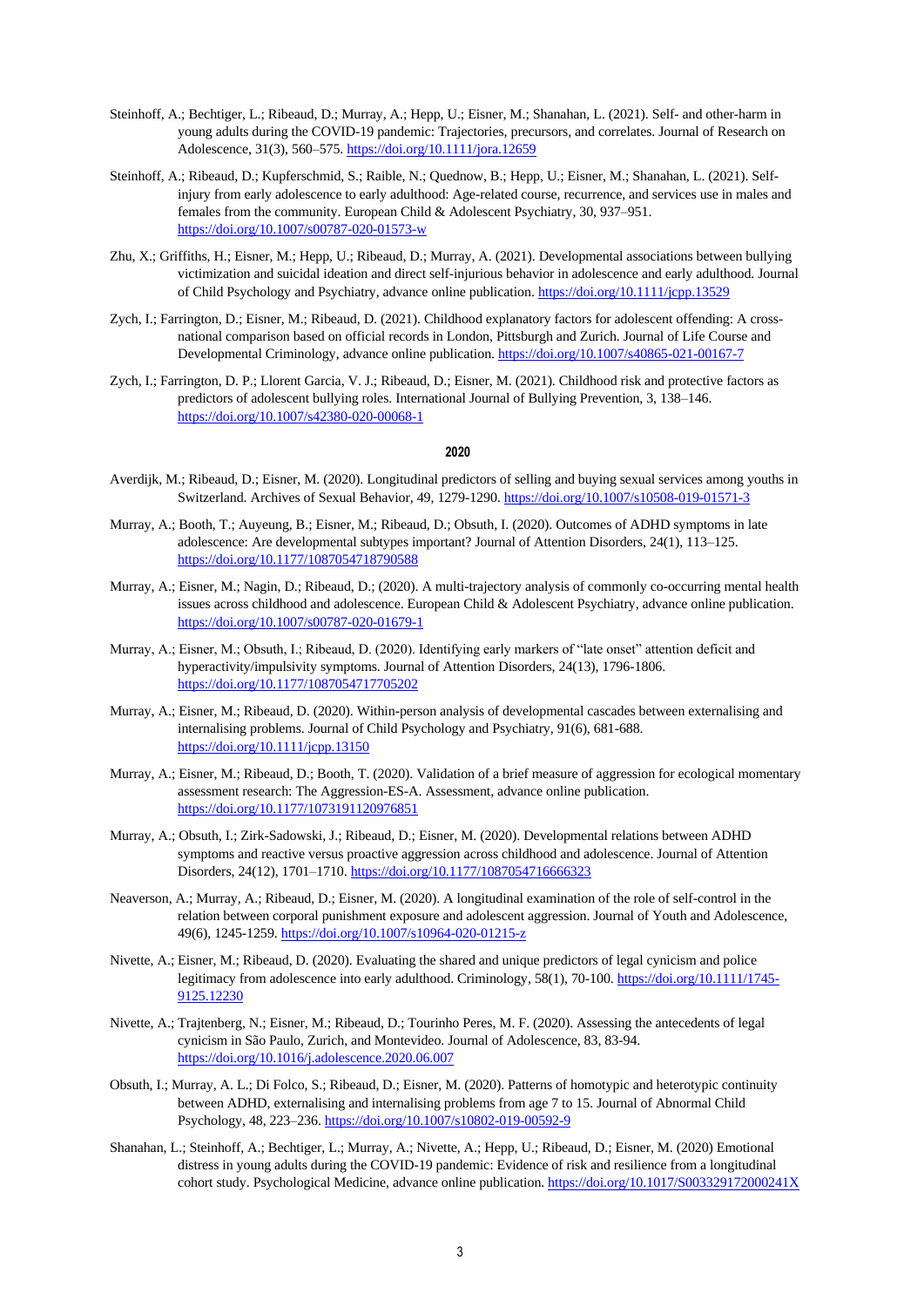- Steinhoff, A.; Bechtiger, L.; Ribeaud, D.; Eisner, M.; Shanahan, L. (2020). Stressful life events in different social contexts are associated with self-injury from early adolescence to early adulthood. Frontiers in Psychiatry, 11, 1-16. <https://doi.org/10.3389/fpsyt.2020.487200>
- van Gelder, J.-L.; Averdijk, M.; Ribeaud, D.; Eisner, M. (2020). Sanctions, short-term mindsets and delinquency: Reverse causality in a sample of high school youth. Legal and Criminological Psychology, 25(2), 199-218. <https://doi.org/10.1111/lcrp.12170>
- Zych, I.; Llorent Garcia, V. J.; Ttofi, M. M.; Farrington, D. P.; Ribeaud, D.; Eisner, M. (2020). A longitudinal study on stability and transitions among bullying roles. Child Development, 91(2), 527-545. <https://doi.org/10.1111/cdev.13195>

#### **2019**

- Averdijk, M.; Ribeaud, D.; Eisner, M. (2019). Childhood predictors of violent victimization at age 17: The role of early social behavioral tendencies. The Journal of Pediatrics, 208(May 2019), 183–190. <https://doi.org/10.1016/j.jpeds.2018.12.056>
- Eisner, N.; Murray, A.; Eisner, M.; Ribeaud, D. (2019). A practical guide to the analysis of non-response and attrition in longitudinal research using a real data example. International Journal of Behavioral Development, 43(1), 24–34. <https://doi.org/10.1177/0165025418797004>
- Krisch, M., Averdijk, M., Eisner, M., & Valdebenito, S. (2019). Sex trade among youth: A global review of the prevalence, contexts and correlates of transactional sex among the general population of youth. Adolescent Research Review, 4(2), 115-134.<https://doi.org/10.1007/s40894-019-00107-z>
- Murray, A.; Booth, T.; Eisner, M.; Auyeung, B.; Murray G.; Ribeaud, D. (2019). Sex differences in ADHD trajectories across childhood and adolescence. Developmental Science, 22(1), e12721[. https://doi.org/10.1111/desc.12721](https://doi.org/10.1111/desc.12721)
- Murray, A.; Booth, T.; Eisner, M.; Obsuth, I.; Ribeaud, D. (2019). Quantifying the strength of general factors in psychopathology: A comparison of CFA with maximum likelihood estimation, BSEM and ESEM/EFA bi-factor approaches. Journal of Personality Assessment, 100(6), 631-643. <https://doi.org/10.1080/00223891.2018.1468338>
- Murray, A.; Booth, T.; Eisner, M.; Ribeaud, D., McKenzie, K.; Murray, G. (2019). An analysis of response shifts in teacher reports associated with the use of a universal school-based intervention to reduce externalising behaviour. Prevention Science, 20, 1265-1273[. https://doi.org/10.1007/s11121-019-00999-2](https://doi.org/10.1007/s11121-019-00999-2)
- Murray, A.; Eisner, M.; Obsuth, I.; Ribeaud, D. (2019). Evaluating longitudinal invariance in dimensions of mental health across adolescence: An analysis of the Social Behavior Questionnaire. Assessment, 26(7), 1234-1245. <https://doi.org/10.1177/1073191117721741>
- Murray, A.; Eisner, M.; Ribeaud, D. (2019). Can the Social Behavior Questionnaire help meet the need for dimensional, transdiagnostic measures of childhood and adolescent psychopathology? European Journal of Psychological Assessment, 35(5), 674-679[. https://doi.org/10.1027/1015-5759/a000442](https://doi.org/10.1027/1015-5759/a000442)
- Murray, A.; Obsuth, I.; Eisner, M.; Ribeaud, D. (2019). Disaggregating between and within-classroom variation in student behaviour: A multi-level factor analysis of teacher ratings of student prosociality and aggression. Journal of Early Adolescence, 39(7), 993-1019[. https://doi.org/10.1177/0272431618797005](https://doi.org/10.1177/0272431618797005)
- Murray, A. L.; Ribeaud, D.; Eisner, M.; Murray, G.; McKenzie, K. (2019). Should we subtype ADHD according to the context in which symptoms occur? Criterion validity of recognising context-based ADHD presentations. Child Psychiatry & Human Development, 50(2), 308–320. https://doi.org/10.1007/s10578-018-0842-4

- Averdijk, M.; Ribeaud, D.; Eisner, M. (2018). The long-term effects of out-of-home placement in late adolescence: A propensity score matching analysis among Swiss youths. Longitudinal and Life Course Studies, 9(1: Special issue: Adult outcomes of children raised in care), 30-57[. https://doi.org/10.14301/llcs.v9i1.450](https://doi.org/10.14301/llcs.v9i1.450)
- Murray, A.; Booth, T.; Obsuth, I.; Zirk-Sadowski, J.; Eisner, M.; Ribeaud, D. (2018). Testing the exacerbation and attenuation hypotheses of the role of anxiety in the relation between ADHD and reactive/proactive aggression: A 10-year longitudinal study. Psychiatry Research, 269, 582–592[. https://doi.org/10.1016/j.psychres.2018.08.120](https://doi.org/10.1016/j.psychres.2018.08.120)
- Murray, A.; Booth, T.; Ribeaud, D.; Eisner, M. (2018). Disagreeing about development: An analysis of parent-teacher agreement in ADHD symptom trajectories across the elementary school years. International Journal of Methods in Psychiatric Research, 27(3), e1723.<https://doi.org/10.1002/mpr.1723>
- Murray, A.; Eisner, M.; Ribeaud, D. (2018). Development and Validation of a Brief Measure of Violent Thoughts. The Violent Ideations Scale (VIS). Assessment, 25(7), 942–955.<https://doi.org/10.1177/1073191116667213>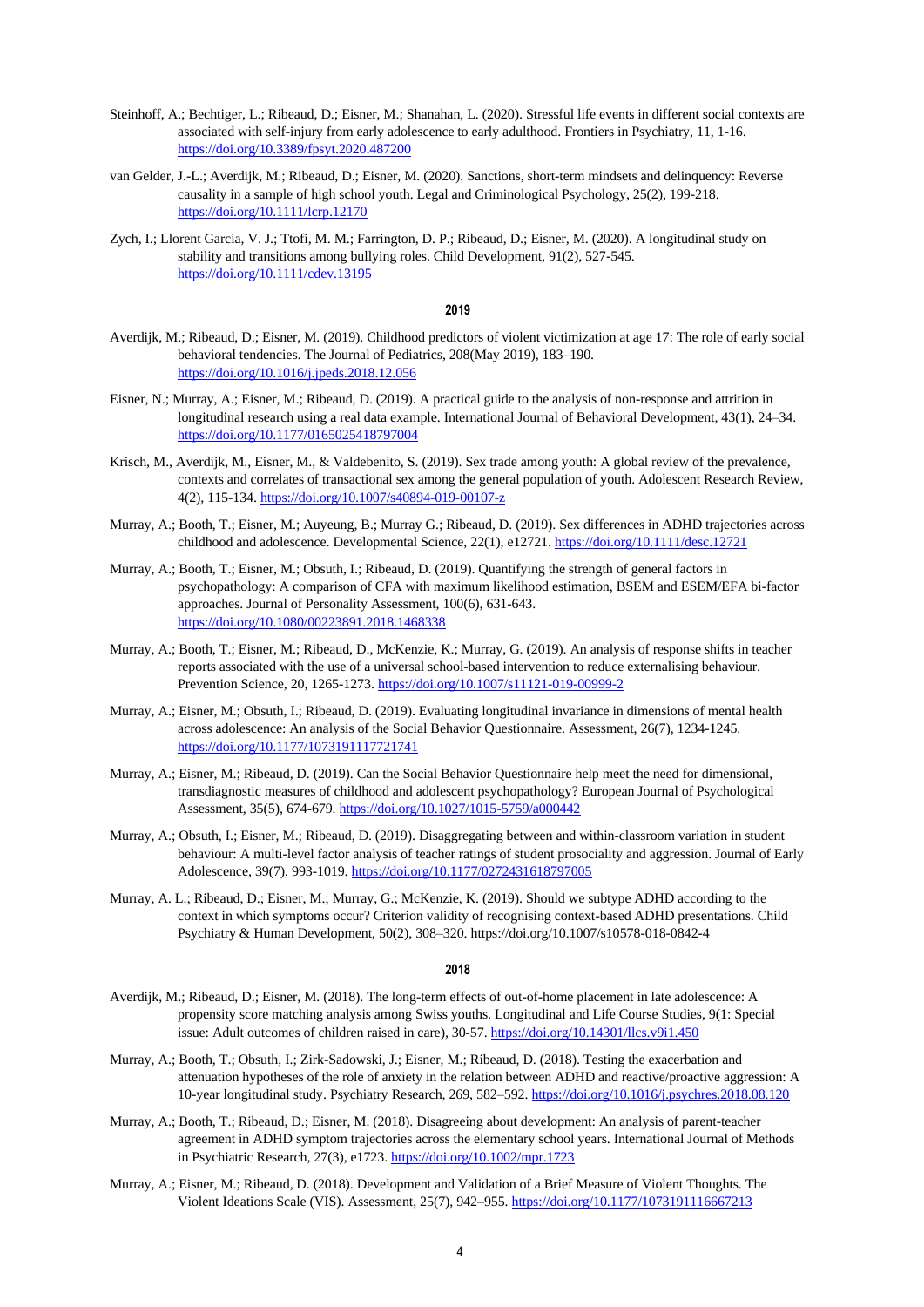- Obsuth, I.; Müller-Johnson, K.; Murray, A.; Eisner, M.; Ribeaud, D. (2018). Violent poly-victimisation over time: A longitudinal examination of the prevalence and patterns of physical and emotional victimisation throughout adolescence (11-17 years). Journal of Research on Adolescence, 28(4), 786-806. <https://doi.org/10.1111/jora.12365>
- van Gelder, J.-L.; Averdijk, M.; Ribeaud, D.; Eisner, M. (2018). Punitive parenting and delinquency: The mediating role of short-term mindsets. British Journal of Criminology, 58, 644–666.<https://doi.org/10.1093/bjc/azx042>

#### **2017**

- Malti, T.; Averdijk, M. (2017). Severe youth violence: Developmental perspectives: Introduction to the special section. Child Development, 88(1), 5-15[. https://doi.org/10.1111/cdev.12694](https://doi.org/10.1111/cdev.12694)
- Murray, A.; Eisner, M.; Obsuth, I.; Ribeaud, D. (2017). No evidence that normative substance use causes ADHD symptoms in adolescence. Journal of Drug Issues, 47(3), 405–410.<https://doi.org/10.1177/0022042617697018>
- Murray, A.; Eisner, M.; Obsuth, I.; Ribeaud, D. (2017). Situating violent ideations within the landscape of mental health: Associations between violent ideations and dimensions of mental health. Psychiatry Research, 249, 70–77. <https://doi.org/10.1016/j.psychres.2017.01.005>
- Nivette, A.; Eisner, M.; Ribeaud, D. (2017). Developmental predictors of violent extremist attitudes: A test of general strain theory among a sample of Swiss youth. Journal of Research in Crime and Delinquency, 54(6), 755–790. <https://doi.org/10.1177/0022427817699035>
- Obsuth, I.; Murray, A. L.; Malti, T.; Sulger, P.; Ribeaud, D.; Eisner, M. (2017). A non-bipartite propensity score analysis of the effects of teacher–student relationships on adolescent problem and prosocial behavior. Journal of Youth and Adolescence, 46(8), 1661–1687[. https://doi.org/10.1007/s10964-016-0534-y](https://doi.org/10.1007/s10964-016-0534-y)

#### **2016**

- Averdijk, M.; Malti, T.; Eisner, M.; Ribeaud, D.; Farrington, David P. (2016). A vicious cycle of peer victimization? Problem behavior mediates stability in peer victimization over time. Journal of Developmental and Life-Course Criminology, 2(2), 162–181[. https://doi.org/10.1007/s40865-016-0024-7](https://doi.org/10.1007/s40865-016-0024-7)
- Averdijk, M.; van Gelder, J.-L.; Eisner, M.; Ribeaud, D. (2016). Violence begets violence, but how? A decision making perspective on the victim-offender overlap. Criminology, 54(2), 282–306[. https://doi.org/10.1111/1745-](https://doi.org/10.1111/1745-9125.12102) [9125.12102](https://doi.org/10.1111/1745-9125.12102)
- Averdijk, M.; Zirk, J.; Ribeaud, D.; Eisner, M. (2016). Long-term effects of two universal interventions on adolescent delinquency, substance use, and externalising behavior. Journal of Experimental Criminology, 12(1), 21–47. <https://doi.org/10.1007/s11292-015-9249-4>
- Cui, L.; Colasante, T.; Malti, T.; Ribeaud, D.; Eisner, M. (2016). Dual trajectories of reactive and proactive aggression from mid-childhood to early adolescence. relations to sensation seeking, risk taking, and moral reasoning. Journal of Abnormal Child Psychology, 44(4), 663–675.<https://doi.org/10.1007/s10802-015-0079-7>
- Malti, T.; Averdijk, M.; Zuffiano, A.; Betts, L. R.; Rotenberg, K. J.; Ribeaud, D.; Eisner, M. (2016). Children's trust and the development of prosocial behavior. International Journal of Behavioral Development, 40(3), 262–270. <https://doi.org/10.1177/0165025415584628>
- Murray, A.; Eisner, M.; Ribeaud, D. (2016). The development of the general factor of psychopathology, 'p factor', in childhood and adolescence. Journal of Abnormal Child Psychology, 44(8), 1573–1586. <https://doi.org/10.1007/s10802-016-0132-1>
- Murray, A.; Obsuth, I.; Eisner, M.; Ribeaud, D. (2016). Shaping aggressive personality in adolescence. Exploring crosslagged relations between aggressive thoughts, aggressive behaviour and self-control. Personality and Individual Differences, 97(2016), 1-7[. https://doi.org/10.1016/j.paid.2016.03.022](https://doi.org/10.1016/j.paid.2016.03.022)

- Malti, T., Averdijk, M., Zuffiano, A., Betts, L. R., Rotenberg, K. J., Ribeaud, D., & Eisner, M. (2015). Children's trust and the development of prosocial behavior. International Journal of Behavioral Development. <https://doi:0.1177/0165025415584628>
- Nivette, A., Eisner, M., Malti, T., & Ribeaud, D. (2015). The social and developmental antecedents of legal cynicism. Journal of Research in Crime and Delinquency, 52(2), 270-298.<https://doi.org/10.1177/0022427814557038>
- Obsuth, I.; Eisner, M.; Malti, T.; Ribeaud, D. (2015). The developmental relation between aggressive behaviour and prosocial behaviour. A 5-year longitudinal study. BMC Psychology, 3(16)[. https://doi.org/10.1186/s40359-015-0073-4](https://doi.org/10.1186/s40359-015-0073-4)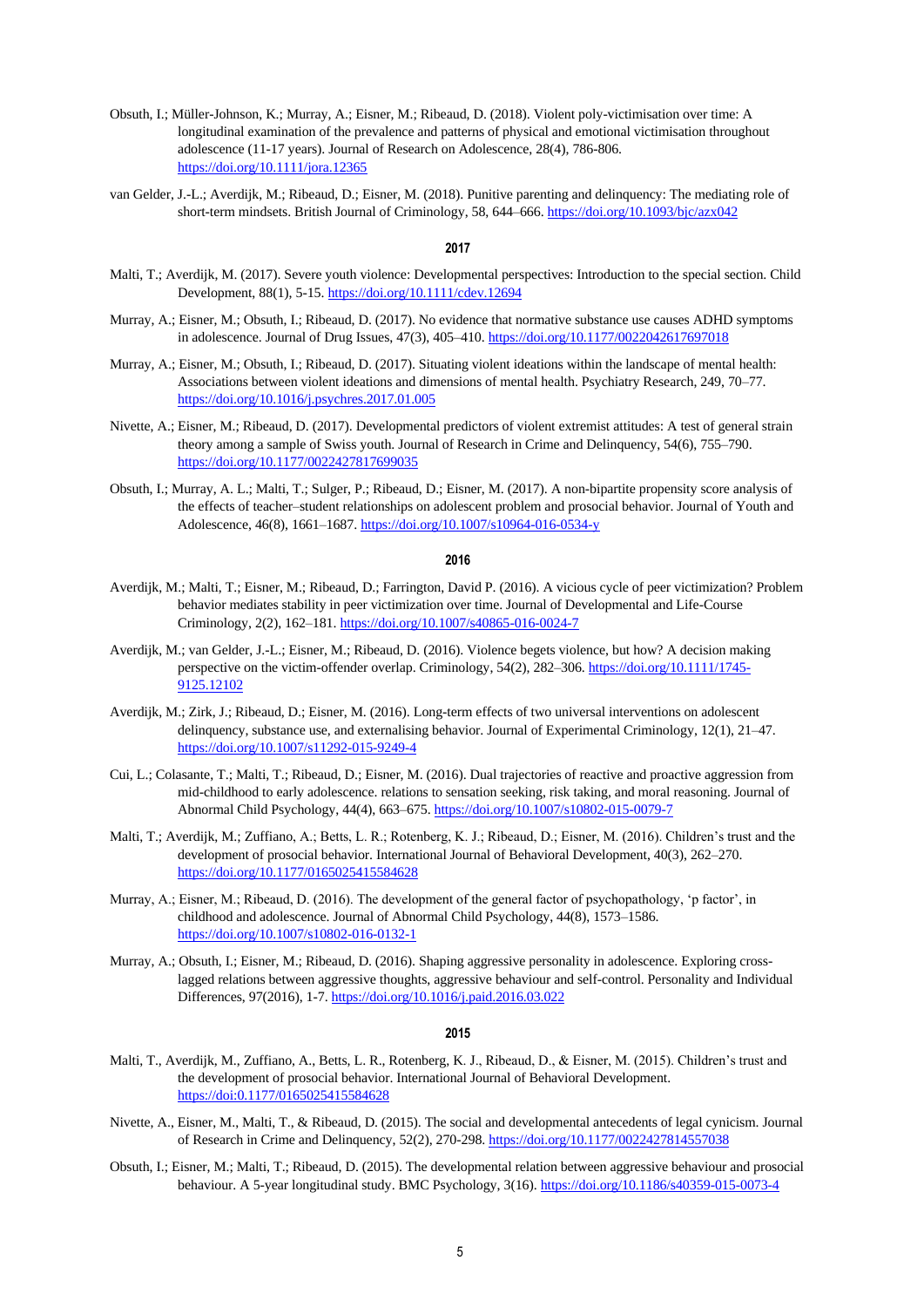- Ribeaud, D., & Eisner, M. (2015). The nature of the association between moral neutralization and aggression: A systematic test of causality in early adolescence. Merrill-Palmer Quarterly, 61(1), 68–84. <https://doi:10.13110/merrpalmquar1982.61.1.0068>
- Sell, A.; Eisner, M.; Ribeaud, D. (2015). Bargaining power and individual differences in adolescent aggression. the role of fighting ability, coalitional strength and mate value. Evolution and Human Behavior, 44(4), 663–675. <https://doi.org/10.1016/j.evolhumbehav.2015.09.003>
- van Gelder, J.-L., Averdijk, M., Eisner, M., & Ribeaud, D. (2015). Unpacking the victim-offender overlap: Beyond subcultural theory and risky lifestyles. Journal of Quantitative Criminology, 31(4), 653-675. doi:10.1007/s10940- 014-9244-3.

#### **2010-2014**

- Averdijk, M.; Eisner, M.; Ribeaud, D. (2014). Do social relationships protect victimized children against internalizing problems? Journal of School Violence, 13(1: Special Issue: Interrupting the Continuity From School Bullying to Later Internalizing and Externalizing Problems: Findings From Cross-National Comparative Studies), 80–89. <https://doi.org/10.1080/15388220.2013.842175>
- Nivette, A.; Eisner, M.; Malti, T.; Ribeaud, D. (2014). Sex differences in aggression amongst children from low and high gender inequality backgrounds: A comparison of gender role and sexual selection theories. Aggressive Behavior, 40(5), 451-464[. https://doi.org/10.1002/ab.21530](https://doi.org/10.1002/ab.21530)
- Topcuoglu, T.; Eisner, M.; Ribeaud, D. (2014). Sex differences in the effects of parents' use of corporal punishment on children's aggressive behavior. Annales de la Faculté de Droit d'Istanbul, 46(63), 185-218.
- Malti, T.; Averdijk, M.; Ribeaud, D.; Rotenberg, K.J.; Eisner, M. (2013). "Do you trust him? " Children's trust beliefs and developmental trajectories of aggressive behavior in an ethnically diverse sample. Journal of Abnormal Child Psychology, 41(3), 445–456.<https://doi.org/10.1007/s10802-012-9687-7>
- Averdijk, M.; Malti, T.; Eisner, M.; Ribeaud, D. (2012). Parental separation and child aggressive and internalizing behavior. An Event History Calendar analysis. Child Psychiatry & Human Development, 43(2), 184–200. <https://doi.org/10.1007/s10578-011-0259-9>
- Eisner, M.; Nagin, D.; Ribeaud, D.; Malti, T. (2012). Effects of a universal parenting program for highly adherent parents. A propensity score matching approach. Prevention Science, 13(3), 252–266[. https://doi.org/10.1007/s11121-011-](https://doi.org/10.1007/s11121-011-0266-x) [0266-x](https://doi.org/10.1007/s11121-011-0266-x)
- Malti, T.; Ribeaud, D.; Eisner, M. (2012). Effectiveness of a universal school-based social competence program. The role of child characteristics and economic factors. International Journal of Conflict and Violence, 6(2), 249–259. <https://doi.org/10.4119/UNIBI/ijcv.271>
- Rotenberg, K. J.; Betts, L. R.; Eisner, M.; Ribeaud, D. (2012). Social antecedents of children's trustworthiness. Infant and Child Development, 21(3), 310‐322[. https://doi.org/10.1002/icd.751](https://doi.org/10.1002/icd.751)
- Averdijk, M.; Besemer, S.; Eisner, M.; Bijleveld, C.; Ribeaud, D. (2011). The relationship between quantity, type and timing of external childcare and child problem behaviour in Switzerland. European Journal of Developmental Psychology, 8(6), 637–660[. https://doi.org/10.1080/17405629.2011.571846](https://doi.org/10.1080/17405629.2011.571846)
- Averdijk, M.; Malti, T.; Ribeaud, D.; Eisner, M. (2011). Trajectories of aggressive behavior and children's social cognitive development. International Journal of Developmental Science, 5(1-2: Special Issue on Longitudinal Studies on Aggressive Behavior), 103–111[. https://doi.org/10.3233/DEV-2011-10067](https://doi.org/10.3233/DEV-2011-10067)
- Averdijk, M.; Müller, B.; Eisner, M.; Ribeaud, D. (2011). Bullying victimization and later anxiety and depression among preadolescents in Switzerland. Journal of Aggression, Conflict and Peace Research, 3(2: Special issue "Health consequences of school bullying"), 103–109.<https://doi.org/10.1108/17596591111132927>
- Malti, T.; Ribeaud, D.; Eisner, M. (2011). The effectiveness of two universal preventive interventions in reducing children's externalizing behavior. A cluster randomized controlled trial. Journal of Clinical Child and Adolescent Psychology, 40(5), 677–692.<https://doi.org/10.1080/15374416.2011.597084>
- Ribeaud, D.; Eisner, M. (2010). Are moral disengagement, neutralisation techniques and self‐ serving cognitive distortions the same? Development of a unified scale of moral neutralisation of aggression. International Journal of Conflict and Violence, 4(2), 298‐315[. https://doi.org/10.4119/UNIBI/ijcv.92](https://doi.org/10.4119/UNIBI/ijcv.92)
- Ribeaud, D.; Eisner, M. (2010). Risk factors for aggression in preadolescence: Risk domains, cumulative risk, and gender differences. Results from a prospective longitudinal study in a multiethnic urban sample. European Journal of Criminology, 7(6: Special Issue on Criminal Careers Research), 460‐498. <https://doi.org/10.1177/1477370810378116>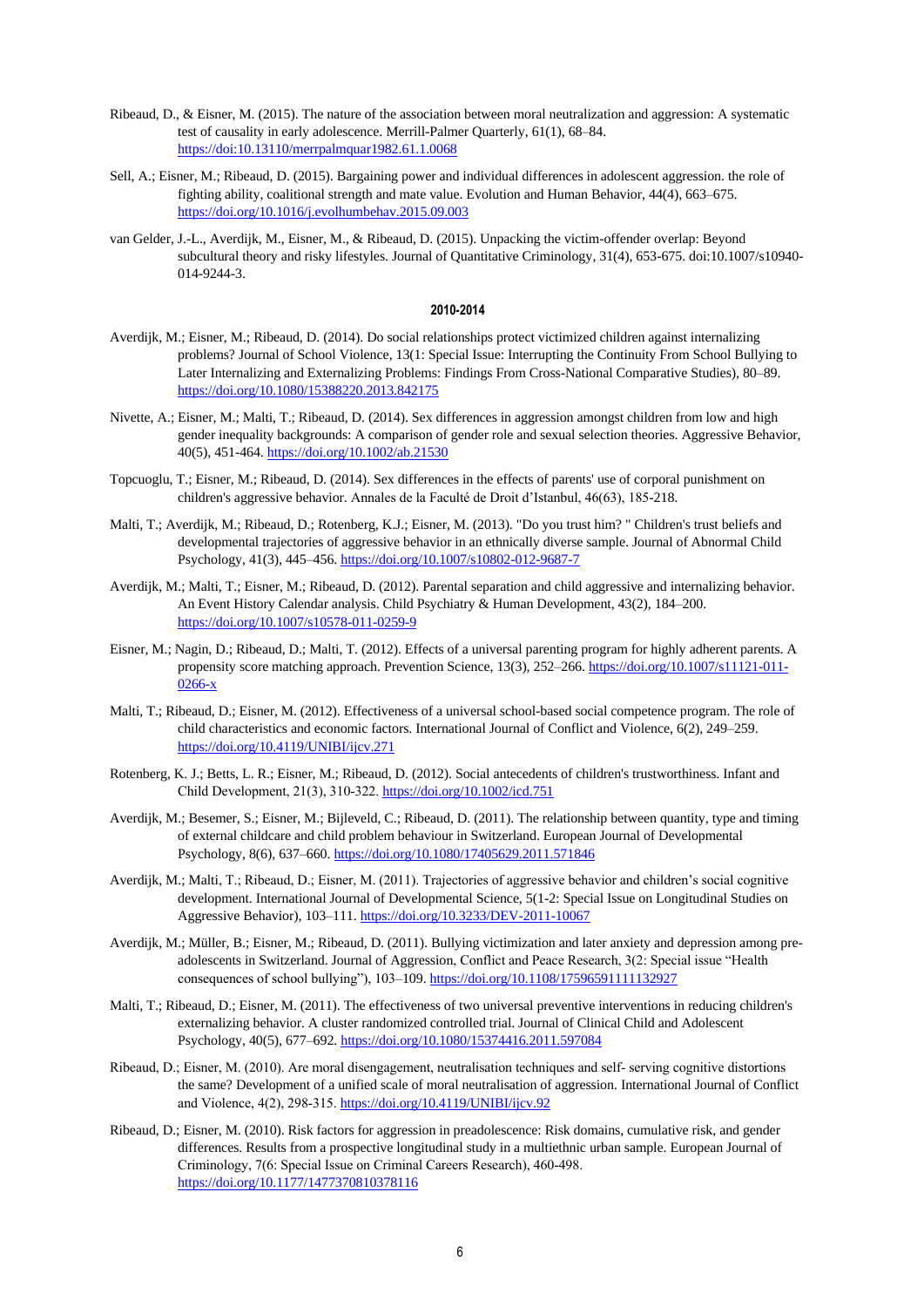## **2005-2009**

- Eisner, M.; Murray, J.; Ribeaud, D.; Topcuoglu, T.; Kazemian, L.; Besemer, S. (2009). The Event History Calendar as an instrument for longitudinal criminological research. Monatsschrift für Kriminologie und Strafrechtsreform, 92(2/3: Special issue "International longitudinal research in criminology"), 137-159. [https://doi.org/10.1515/mks-](https://doi.org/10.1515/mks-2009-922-305)[2009-922-305](https://doi.org/10.1515/mks-2009-922-305)
- Eisner, M.; Ribeaud, D. (2008). Wie wirkt Frühprävention von Gewalt? Zentrale Ergebnisse des Zürcher Interventions‐ und Präventionsprogramm an Schulen (zipps). Psychologie & Erziehung, 34(2), 18‐25.
- Eisner, M.; Ribeaud, D. (2007). Conducting a criminological survey in a culturally diverse context. Lessons learned from the Zurich study on the social development of children. European Journal of Criminology, 4(3), 271–298. <https://doi.org/10.1177/1477370807077183>
- Ribeaud, D.; Eisner, M. (2006). The 'drug-crime link' from a self-control perspective. European Journal of Criminology, 3(1), 33‐67.<https://doi.org/10.1177/1477370806059080>
- Eisner, M.; Ribeaud, D. (2005). A randomised field experiment to prevent violence. The Zurich intervention and prevention project at schools, zipps. European Journal of Crime, Criminal Law and Criminal Justice, 13(1), 27–43. <https://doi.org/10.1163/1571817053558293>
- Ribeaud, D. (2005). Gibt es einen Delinquenzrückgang durch soziale Reintegration im Rahmen der schweizerischen Heroinverschreibungsversuche? Sucht, 51(2), 76‐87.<https://doi.org/10.1024/2005.02.03>

## **1998-2004**

- Ribeaud, D. (2004). Long-term impacts of the Swiss heroin prescription trials on crime of treated heroin users. Journal of Drug Issues, 34(1), 163‐194.<https://doi.org/10.1177%2F002204260403400108>
- Ribeaud, D.; Manzoni, P. (2004). The relationship between defendants social attributes, psychiatric assessment and sentencing: A case study in Switzerland. International Journal of Law and Psychiatry, 27(4), 375-386. <https://doi.org/10.1016/j.ijlp.2003.05.001>
- Obst, M.; Ribeaud, D.; Killias, M. (2001). Punitivität und Sicherheitsgefühl in der Schweiz: Eine vergleichende Analyse. Kriminologisches Bulletin, 27(1), 25‐41.
- Killias, M.; Aebi, M.; Ribeaud, D. (2000). Does community service rehabilitate better than short‐ term imprisonment? Results of a controlled experiment. The Howard Journal of Criminology, 39(1), 40-57[. https://doi.org/10.1111/1468-](https://doi.org/10.1111/1468-2311.00152) [2311.00152](https://doi.org/10.1111/1468-2311.00152)
- Killias, M.; Aebi, M.; Ribeaud, D. (2000). Learning through controlled experiments: Community service and heroin prescription in Switzerland. Crime and Delinquency, 46(2), 233‐251. <https://doi.org/10.1177%2F0011128700046002006>
- Aebi, M.; Ribeaud, D.; Killias, M. (1999). La prescripciòn de heroìna en Suiza: Efectos sobre la delinquencia de los toxicòmanos tratados. Revista de derecho penal y criminologia, 2(4), 713‐734.
- Aebi, M.; Ribeaud, D.; Killias, M. (1999). Prescription médicale de stupéfiants et délinquance. Criminologie, 32(2), 127‐148. <https://doi.org/10.7202/004707ar>
- Killias, M.; Ribeaud, D. (1999). Drug use and crime among juveniles. An international perspective. Studies on Crime and Crime Prevention, 8(2), 189‐209[. http://www.ncjrs.gov/App/publications/abstract.aspx?ID=181176](http://www.ncjrs.gov/App/publications/abstract.aspx?ID=181176)
- Killias, M.; Aebi, M.; Ribeaud, D. (1998). Effects of heroin prescription on police contacts among drug addicts. European Journal on Criminal Policy and Research, 6, 433‐438[. https://doi.org/10.1023/A:1008651531163](https://doi.org/10.1023/A:1008651531163)

#### *Monographs*

- Ribeaud, D.; Eisner, M. (2009). Entwicklung von Gewalterfahrungen Jugendlicher im Kanton Zürich. Oberentfelden: Sauerländer.
- Eisner, M.; Ribeaud, D.; Jünger, R.; Meidert, U. (2008). Frühprävention von Gewalt und Aggression. Ergebnisse des Zürcher Interventions‐ und Präventionsprojektes an Schulen. Zürich: Rüegger Verlag.
- Junger‐Tas, J.; Marshall, I. H.; Ribeaud, D. (2003). Delinquency in International Perspective: The International Self‐Reported Delinquency Study (ISRD). Monsey, NY, USA & The Hague, NL: Criminal Justice Press & Kugler Publications.
- Eisner, M.; Manzoni, P.; Ribeaud, D. (2000). Gewalterfahrungen von Jugendlichen: Opfererfahrungen und selbst berichtete Gewalt bei Schülerinnen und Schülern im Kanton Zürich. Aarau: Sauerländer Verlag.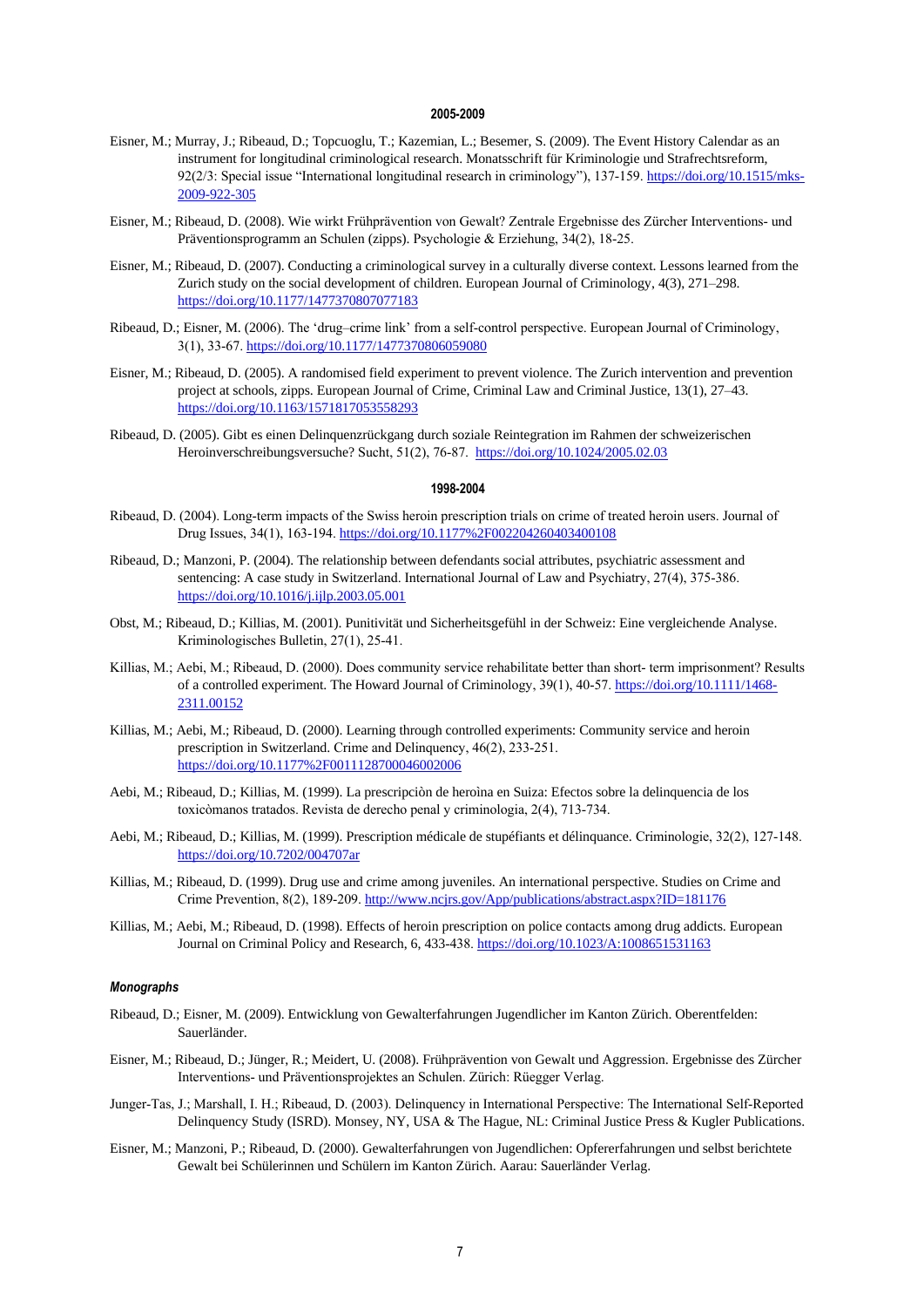# *Book Chapters*

- Ribeaud, D.; Eisner, M.; Nivette, A. (2018). Extremistische Einstellungen unter Jugendlichen: Ergebnisse der Zürcher Längsschnittstudie z-proso. In: C. Schwarzenegger & R. Nägeli (Eds.), EIZ: Vol. 184. Zehntes Zürcher Präventionsforum: Kulturkonflikt und Identität - Radikalisierung und Kriminalität junger Migranten - Ansätze der Prävention. Zürich, Basel, Genf: Schulthess Juristische Medien AG, pp. 7-27.
- Averdijk, M.; Ribeaud, D.; Eisner, M. (2017). Friendship and status: Discrepancy between teacher-perceived and sociometric popularity and its relations with behavioral styles and peer victimization. In: Bijleveld, C.; van der Laan, P. (Eds.), Liber Amicorum voor Gerben Bruinsma. Den Haag: Boom criminologie.
- Eisner, M.; Murray, A.; Ribeaud, D.; Averdijk, M.; van Gelder, J.-L. (2017). From the savannah to the magistrate's court. The roots of criminal justice in evolved human psychology. In: B. Jann & W. Przepiorka (Eds.). Social Dilemmas, Institutions, and the Evolution of Cooperation. Berlin: De Gruyter, pp. 61-83.
- Averdijk, M.; Eisner, M.; Ribeaud, D. (2013). Method effects in survey questions about peer victimization. In: S. Ruiter, W. Bernasco, W. Huisman, &, G. J. N. Bruinsma (Eds.), Eenvoud & Verscheidenheid. Liber Amicorum voor Henk Elffers [Simplicity and Diversity. Festschrift for Henk Elffers]. Amsterdam: VU/NSCR, pp. 425-440.
- Ribeaud, D.; Eisner, M. (2013). Entwicklung des Gewaltverhaltens unter jungen Menschen in den letzten 20 Jahren. Versuch einer konsistenten Deutung scheinbar widersprüchlicher Ergebnisse. In: C. Schwarzenegger & A. Kuhn (Eds.), Festschrift für Martin Killias zum 65. Geburtstag. Bern: Stämpfli, pp. 377-394.
- Eisner, M.; Malti, T.; Ribeaud, D. (2012). Large-scale criminological field experiments. The Zurich Project on the Social Development of Children. In: David Gadd, Susanne Karstedt & Steven F. Messner (Eds.). The SAGE Handbook of Criminological Research Methods. London: Sage Publications, pp. 410-424.
- Eisner, M.; Malti, T.; Ribeaud, D.; Müller, Barbara (2012). Groß angelegte Feldversuche in der kriminologischen Präventionsforschung. Das Zürcher Projekt zur sozialen Entwicklung von Kindern. In: R. Strobl, O. Lobermeier & W. Heitmeyer (Eds.). Evaluation von Programmen & Projekten für eine demokratische Kultur. Wiesbaden: Springer, pp. 69–97.
- Eisner, M.; Ribeaud, D. (2011). Gewalt im Lebenslauf. In: Schweizerischen Kriminalprävention (SKP), Jugend und Gewalt. Ein Handbuch der Schweizerischen Gewaltprävention (SKP) (Eds.). Bern: Stämpfli Verlag, pp. 131‐158.
- Eisner, M.; Ribeaud, D. (2011). La violence dans la biographie. In: Prévention suisse de la criminalité (PSC) (Eds.), Les jeunes et la violence. Un manuel de la Prévention suisse de la criminalité (PSC). Berne: Éditions Stämpfli, pp. 131‐158.
- Eisner, M.; Ribeaud, D. (2011). Was bringt universelle Frühprävention von Gewalt? Ergebnisse des Zürcher Projektes zur sozialen Entwicklung von Kindern. In: Erich Marks & Steffen Wiebke (Eds.). Solidarität leben - Vielfalt sichern. Ausgewählte Beiträge des 14. Deutschen Präventionstages (8. und 9. Juni 2009 in Hannover). Mönchengladbach: Forum Verlag Godesberg, pp. 291–303.
- Eisner, M.; Ribeaud, D. (2008). Markt, Macht und Wissenschaft; Kritische Überlegungen zur deutschen Präventionsforschung. In: E. Marks & W. Steffen (Eds.), "Starke Jugend ‐ starke Zukunft" – Ausgewählte Beiträge des 12. Deutschen Präventionstages – 18. und 19. Juni 2007 in Wiesbaden. Mönchengladbach: Forum Verlag Godesberg, pp. 173‐191.
- Eisner, M.; Ribeaud, D.; Meidert, U. (2008). Kriminologische Forschung in multikulturellem Kontext. Erfahrungen aus dem Zürcher Projekt zur sozialen Entwicklung von Kindern. In: F. Lösel, D. Bender & J. M. Jehle (Eds.), Kriminologie und wissensbasierte Kriminalpolitik; Entwicklungs‐ und Evaluationsforschung. Mönchengladbach: Forum Verlag Godesberg, pp. 379‐413.
- Killias, M.; Aebi, M. F.; Ribeaud, D. (2005). Key findings concerning the effects of heroin prescription on crime. In: M. Rihs‐Middel, R. Hämmig & N. Jacobshagen (Eds.), Heroin‐ Assisted Treatment: Work in Progress. Bern: Hans Huber Verlag, pp. 193‐198.
- Killias, M.; Ribeaud, D.; Aebi, M. (2004). Les effets à long terme des traitements avec prescription d'héroïne sur les comportements délinquants des personnes traitées. In: OFSP (Ed.), Recherches de l'OFSP en matière de dépendances 1999‐2001 (Vol. 2 (Prévention)). Berne: OFSP.
- Ribeaud, D.; Killias, M.; Aebi, M. F. (2004). Les effets à long terme de la prescription d'héroïne sur les comportements délinquants des personnes traitées. In: Politique pénale en Europe. Strasbourg: Editions du Conseil de l'Europe, pp. 27-37
- Ribeaud, D.; Killias, M.; Aebi, M. F. (2004). Long‐term effects of heroin prescription on patients' offending behavior. In: Crime Policy in Europe. Strasbourg: Council of Europe Publishing, pp. 27-37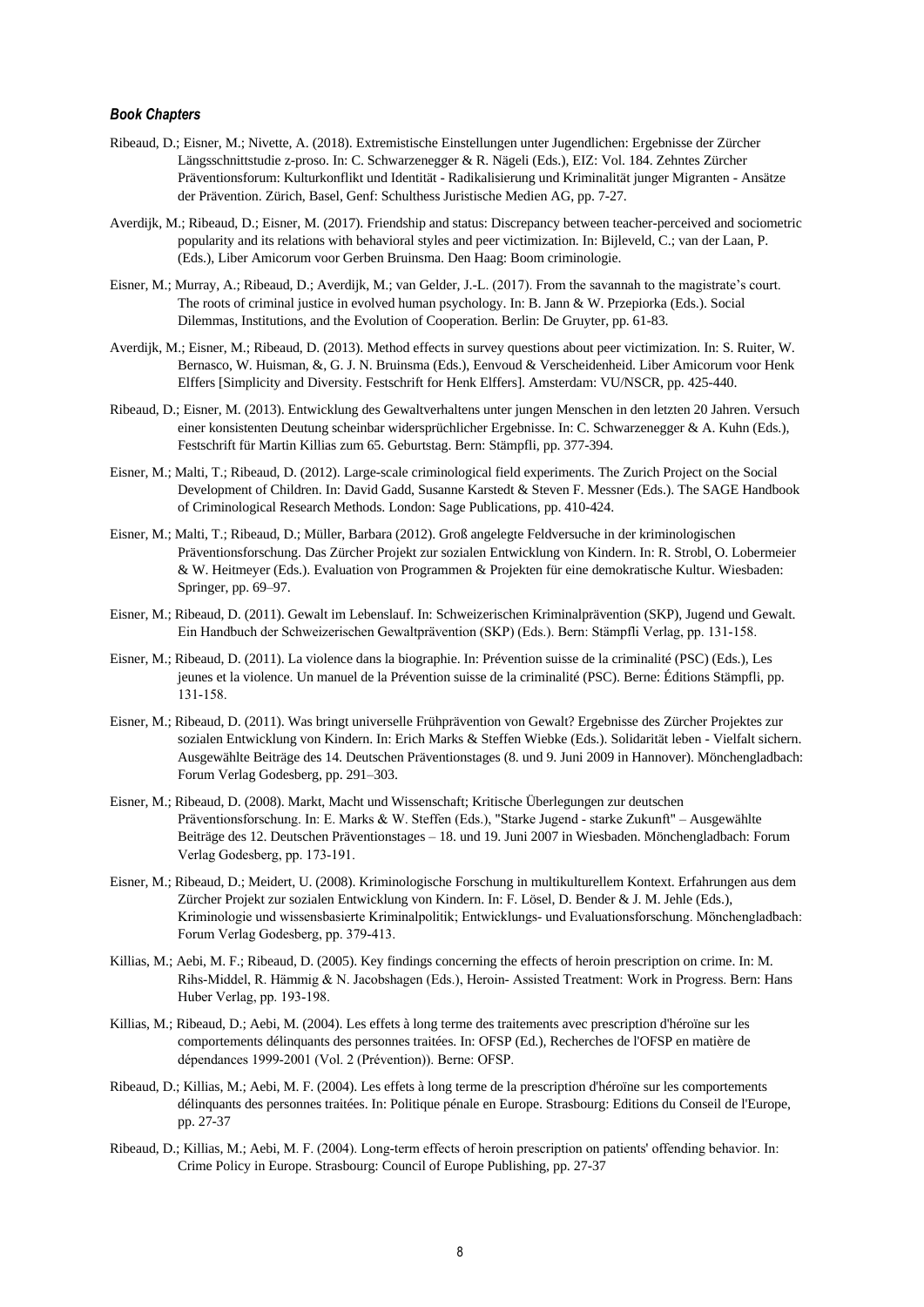- Eisner, M.; Ribeaud, D. (2003). Erklärung von Jugendgewalt eine Übersicht über zentrale Forschungsbefunde. In: J. Raithel & J. Mansel (Eds.), Kriminalität und Gewalt im Jugendalter. Hell‐ und Dunkelfeldbefunde im Vergleich. Weinheim & München: Juventa, pp. 182‐206.
- Ribeaud, D.; Eisner, M.; Manzoni, P. (2003). Schülergewalt in der Schweiz. Neuere Forschung zu Gewalt und anderen problematischen Verhaltensweisen Jugendlicher. In: G. Gehl (Ed.), Gewalt an Schulen. Prävention und Strategien im europäischen Vergleich. Weimar: Dadder Verlag, pp. 103-121
- Killias, M.; Ribeaud, D.; Aebi, M. (2000). Drogenabhängige als Opfer von Straftaten: Was bewirkt die Verschreibung von Heroin? In: A. Uchtenhagen & W. Zieglgänsberger (Eds.), Suchtmedizin. München, Jena: Urban & Fischer, pp. 187‐192.
- Killias, M.; Ribeaud, D.; Aebi, M. (2000). L'impact du programme suisse de prescription d'opiacés sur la délinquance des personnes traitées. In: OFSP (Ed.), Suchtforschung des BAG ‐ Recherches de l'OFSP en matière de dépendances 1996‐98 (Vol. 2). Berne: OFSP, pp. 133‐140.
- Manzoni, P.; Ribeaud, D. (1998). Extralegale Einflüsse auf die staatsanwaltschaftliche Beurteilung von Gewaltkriminalität? Eine empirische Studie in Basel Stadt. In: M. Eisner & P. Manzoni (Eds.), Gewalt in der Schweiz. Chur, Zürich: Rüegger, pp. 183‐223.

# *Scientific Reports*

- Averdijk, M., Ribeaud, D., & Eisner, M. (2019). Externe Kinderbetreuung und Entwicklung bis ins Erwachsenenalter in der Schweiz. Langfristige Zusammenhänge mit Sozialverhalten und Bildung bis zum 20. Lebensjahr. Zürich: Universität Zürich, Jacobs Center for Productive Youth Development. [https://jacobsfoundation.org/app/uploads/2020/01/z-proso\\_laengsschnittstudie-stadt-zuerich\\_UZH.pdf](https://jacobsfoundation.org/app/uploads/2020/01/z-proso_laengsschnittstudie-stadt-zuerich_UZH.pdf)
- Lucia, S.; Stadelmann, S.; Ribeaud, D.; Gervasoni, J.-P. (2015). Enquêtes populationnelles sur la victimisation et la délinquance chez les jeunes dans le canton de Vaud. Lausanne: Institut universitaire de médecine sociale et préventive, UNIL/CHUV. [https://serval.unil.ch/resource/serval:BIB\\_FA2A605C8F5C.P001/REF.pdf](https://serval.unil.ch/resource/serval:BIB_FA2A605C8F5C.P001/REF.pdf)
- Ribeaud, D. (2015). Entwicklung von Gewalterfahrungen Jugendlicher im Kanton Zürich 1999- 2014. Zürich: Professur für Soziologie, ETH Zürich. [https://www.research-collection.ethz.ch/bitstream/handle/20.500.11850/106529/eth-](https://www.research-collection.ethz.ch/bitstream/handle/20.500.11850/106529/eth-48268-01.pdf?sequence=1&isAllowed=y)[48268-01.pdf?sequence=1&isAllowed=y](https://www.research-collection.ethz.ch/bitstream/handle/20.500.11850/106529/eth-48268-01.pdf?sequence=1&isAllowed=y)
- Ribeaud, D.; Lucia, S.; Stadelmann, S. (2015). Évolution et ampleur de la violence parmi les jeunes. Résultats d'une étude comparative entre les cantons de Vaud et de Zurich. Berne: Office fédéral des assurances sociales. [https://www.zora.uzh.ch/id/eprint/166850/1/Ribeaud%26Lucia\\_EvolViolVDZH\\_OFAS2015.pdf](https://www.zora.uzh.ch/id/eprint/166850/1/Ribeaud%26Lucia_EvolViolVDZH_OFAS2015.pdf)
- Eisner, M.; Ribeaud, D.; Locher, R. (2009). Prävention von Jugendgewalt. Bern: Bundesamt für Sozialversicherungen. [http://www.jugendarbeit.ch/download/gew\\_experten0509.pdf](http://www.jugendarbeit.ch/download/gew_experten0509.pdf)
- Ribeaud, D.; Eisner, M. (2008). Entwicklung von Gewalterfahrungen Jugendlicher im Kanton Zürich. Schlussbericht zuhanden der Bildungsdirektion. Zürich: Pädagogisches Institut, Universität Zürich.
- Eisner, M.; Ribeaud, D.; Bittel, S. (2006). Prävention von Jugendgewalt: Wege zu einer evidenzbasierten Gewaltprävention. Bern: Eidg. Ausländerkommission EKA.
- Eisner, M.; Ribeaud, D.; Bittel, S. (2006). Prévention de la violence chez les jeunes. Voies vers une politique de prévention fondée sur l'évidence scientifique. Berne: Commission fédérale des étrangers CFE.
- Eisner, M.; Manzoni, P.; Ribeaud, D.; Schmid, R. (2003). Wirksame Gewaltprävention und ‐intervention bei Kindern und Jugendlichen in der Stadt Zürich, Schlussbericht z. H. der interdepartementalen Begleitgruppe des Stadtrates. Zürich: Professur für Soziologie, ETH.
- Killias, M.; Aebi, M.; Ribeaud, D.; Rabasa, J. (2002). Rapport final sur les effets de la prescription de stupéfiants sur la délinquance des toxicomanes, 3ème édition. Lausanne: Institut de police scientifique et de criminologie.
- Killias, M.; Aebi, M.; Ribeaud, D.; Rabasa, J. (2002). Schlussbericht zu den Auswirkungen der Verschreibung von Betäubungsmitteln auf die Delinquenz der von Drogenabhängigen, 3. Auflage. Lausanne: Institut de police scientifique et de criminologie.
- Killias, M.; Aebi, M.; Ribeaud, D.; Rabasa, J. (1999). Rapport final sur les effets de la prescription de stupéfiants sur la délinquance des toxicomanes, 2ème édition élargie. Lausanne: Institut de police scientifique et de criminologie.

#### *Academic Theses*

Ribeaud, D. (2006). Le lien entre consommation de psychotropes et délinquance. Rapport de synthèse. Thèse de doctorat en criminologie. Lausanne: École des sciences criminelles, Université de Lausanne.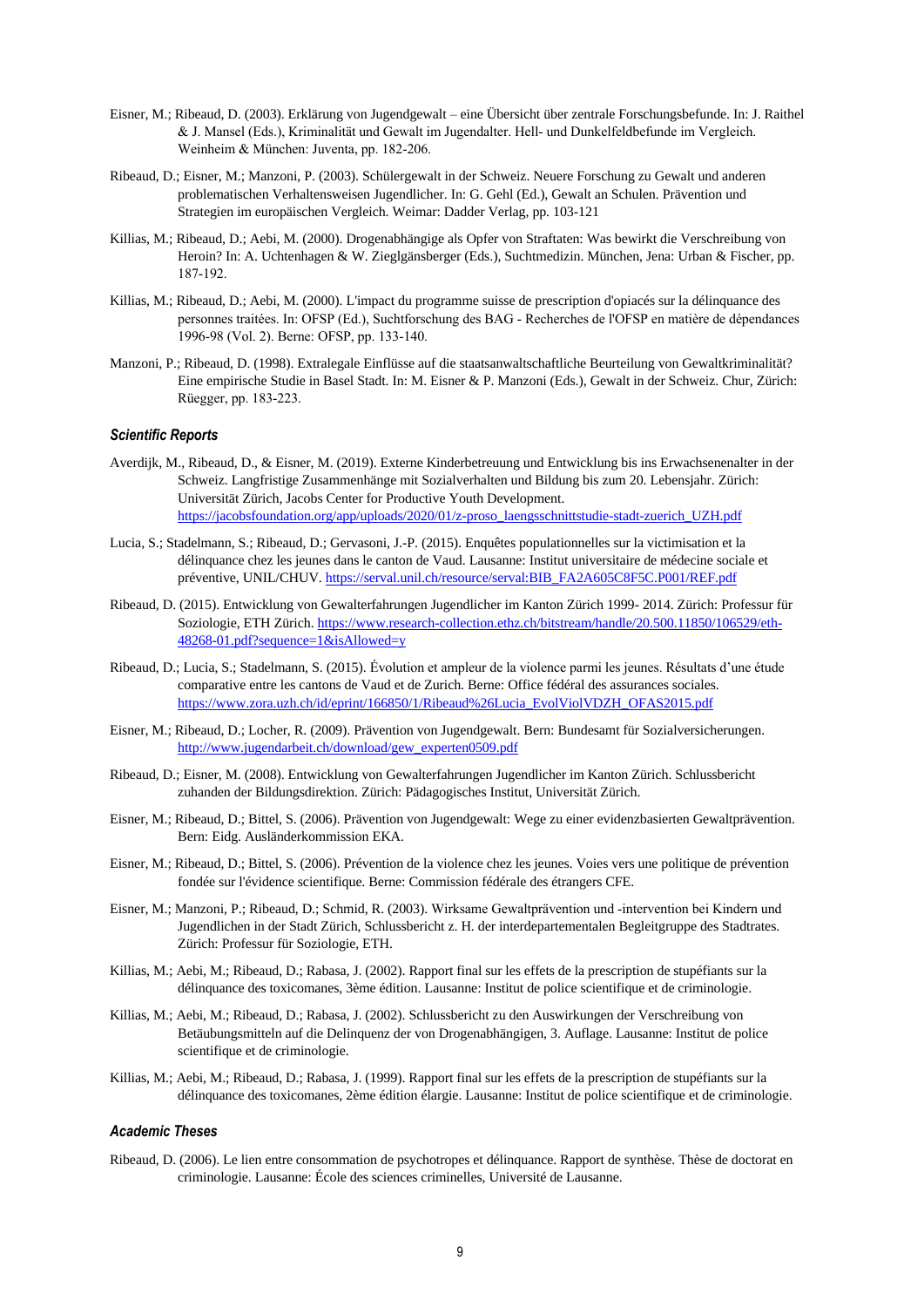Manzoni, P.; Ribeaud, D. (1996). Die Beurteilung der Gewaltkriminalität durch die Justizinstanzen am Beispiel Basel‐Stadt. Lizentiatsarbeit. Zürich: Soziologisches Institut, Universität Zürich.

## *Other Scientific Publications*

- Averdijk, M.; Eisner, M.; Ribeaud, D. (2020). Junge Menschen in der Coronakrise. z-proso-News, August 2020. <https://bit.ly/2Ei5cx2>
- Averdijk, M.; Eisner, M.; Ribeaud, D.; Zölitz, U. (2019). Problemverhalten an Schulen, Frühförderung und Bildungserfolg. Broschüre anlässlich des Jacobs Center Symposiums 2019. Zürich: Jacobs Center, Universität Zürich. <https://bit.ly/2N5LGWG>
- Eisner, M.; Ribeaud, D. (2018). Das Zürcher Projekt zur sozialen Entwicklung von der Kindheit ins Erwachsenenalter: Eine Übersicht. Zürich: Jacobs Center, Universität Zürich[. https://doi.org/10.13140/RG.2.2.12175.43689](https://doi.org/10.13140/RG.2.2.12175.43689)
- Eisner, M.; Ribeaud, D. (2018). The Zurich Project on the Social Development from Childhood to Adulthood: An Overview. Zürich: Jacobs Center, Universität Zürich. <https://doi.org/10.13140/RG.2.2.30630.37446>
- Eisner, M.; Ribeaud, D.; Jehle, N. (2017). Turbulente Jugendjahre. Wie Mädchen und Jungen erwachsen werden. Zürich: Jacobs Center, Universität Zürich[. https://doi.org/10.13140/RG.2.2.11336.57604](https://doi.org/10.13140/RG.2.2.11336.57604)
- Ribeaud, D.; Eisner, M.; Nivette, A. (2017). Können gewaltbereite extremistische Einstellungen vorausgesagt werden? Factsheet. Zürich: Universität Zürich, Jacobs Center for Productive Youth Development.
- z-proso Team, (2015). Ausbildung, Freizeit, Liebesbeziehungen & Problemverhalten bei 17- Jährigen. Ergebnisse des Zürcher Projekts zur sozialen Entwicklung von Kindern und Jugendlichen (z-proso). Zürich: Professur für Soziologie, ETH Zürich.
- Müller, B.; Eisner, M.; Ribeaud, D. (2013). Unstructured socializing and different types of early adolescent delinquency: Risk factor or selection effect? In: M. Eisner & D. Ribeaud (Eds.), Forschungsbericht aus der Reihe z-proso, (Vol. 16). Zürich: ETH Zürich.
- Ribeaud, D. (2013). Entwicklung des Gewaltverhaltens unter jungen Menschen in den letzten 20 Jahren. Versuch einer konsistenten Deutung scheinbar widersprüchlicher Ergebnisse. Soziale Sicherheit CHSS, (1), 35-45.
- Ribeaud, D. (2013). Evolution des comportements violents chez les jeunes ces 20 dernières années. Tentative d'interprétation cohérente de résultats apparemment contradictoires. Sécurité sociale CHSS, (1), 35-45.
- Ribeaud, D. (2012). A Unified Measure of Moral Neutralization An Addendum. In: M. Eisner & D. Ribeaud (Eds.), Forschungsbericht aus der Reihe z-proso, (Vol. 15). Zürich: ETH Zürich.
- Eisner, M.; Ribeaud, D. (2009). Long‐Term Effects of Triple P and PATHS from Teachers' Perspective. Preliminary Analyses of the z‐proso Teacher Survey 4.1 (Summer/Fall 2008). Result Summary. Zürich: Pädagogisches Institut, Universität Zürich.
- Eisner, M.; Jünger, R.; Müller, B.; Pessina, N.; Ribeaud, D. (2008). z‐proso‐info. Aktuelle Ergebnisse aus z‐proso für Lehrpersonen und andere Fachleute aus der Praxis. Zürich: Pädagogisches Institut, Universität Zürich.
- Eisner, M.; Ribeaud, D. (2008). Das Zürcher Interventions- und Präventionsprogramm an Schulen 'zipps' Eine Zusammenfassung der zentralen Ergebnisse. Bern: Bundesamt für Gesundheit.
- Eisner, M.; Ribeaud, D.; Topcuoglu, T. (2008). Indikatoren zur wirtschaftlichen, sozialen und kulturellen Lage von immigrierten Minderheiten in der Stadt Zürich. Forschungsbericht aus der Reihe z-proso. Zürich: Pädagogisches Institut, Universität Zürich.
- Eisner, M.; Ribeaud, D. (2007). Zur Evaluation von Gewaltpräventionsmassnahmen. Drei Analysen zur Wirksamkeit von Interventionen. Forschungsbericht aus der Reihe z‐proso. Zürich: Institut für Erziehungswissenschaft, Universität Zürich.
- Müller, B.; Ribeaud, D.; Eisner, M. (2007). Nachbarschaftliches Umfeld und Lebensqualität für Kinder in Zürcher Quartieren: Ergebnisse aus der Bevölkerungsbefragung 2005. Zürich: Stadtentwicklung Zürich, Präsidialdepartement der Stadt Zürich.
- Eisner, M.; Meidert, U.; Ribeaud, D. (2006). Anmeldung, Teilnahme und Verbleib in einem Elterntrainingsprogramm ‐ Erfahrungen mit Triple P. Antisoziales Verhalten bei Kindern, psychosoziale Risiken von Jugendlichen: Was bringt Prävention und Beratung? Präsentation wissenschaftlicher Ergebnisse aus dem Nationalen Forschungsprogramm 52, 13‐17.
- Eisner, M.; Ribeaud, D.; Meidert, U. (2006). Anmeldung, Teilnahme und Verbleib im Elterntrainingsprogramm Triple P, zproso Newsletter, 4. Zürich: Pädagogisches Institut, Universität Zürich.